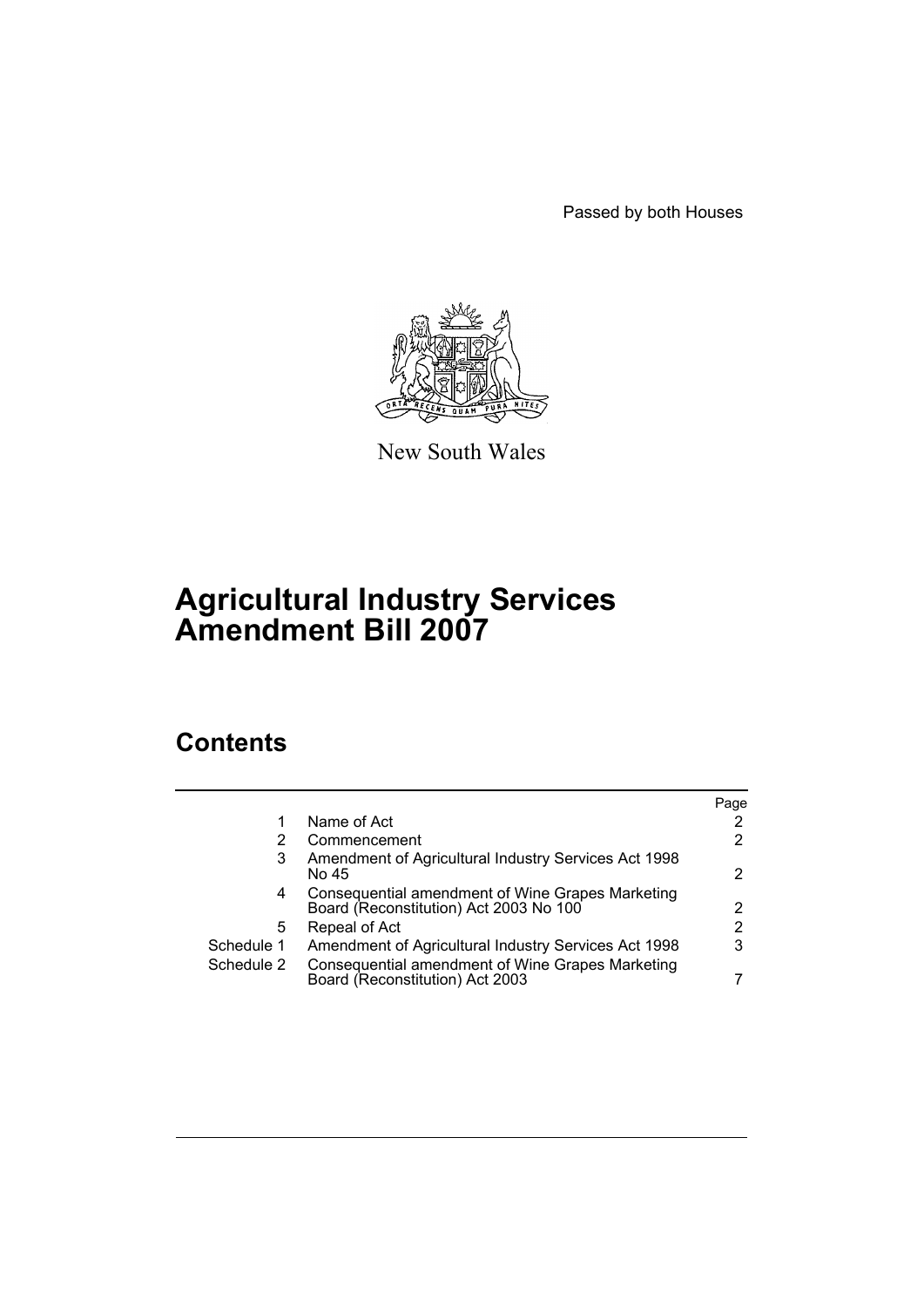*I certify that this public bill, which originated in the Legislative Assembly, has finally passed the Legislative Council and the Legislative Assembly of New South Wales.*

> *Clerk of the Legislative Assembly. Legislative Assembly, Sydney, , 2007*



New South Wales

## **Agricultural Industry Services Amendment Bill 2007**

Act No , 2007

An Act to amend the *Agricultural Industry Services Act 1998* in relation to the levying and collection of rates, the expenditure of money collected from rates and the appointment of inspectors in connection with the enforcement of that Act; and for other purposes.

See also the *Rice Marketing Amendment Act 2007* and the *Wine Grapes Marketing Board (Reconstitution) Amendment Act 2007*.

*I have examined this bill and find it to correspond in all respects with the bill as finally passed by both Houses.*

*Assistant Speaker of the Legislative Assembly.*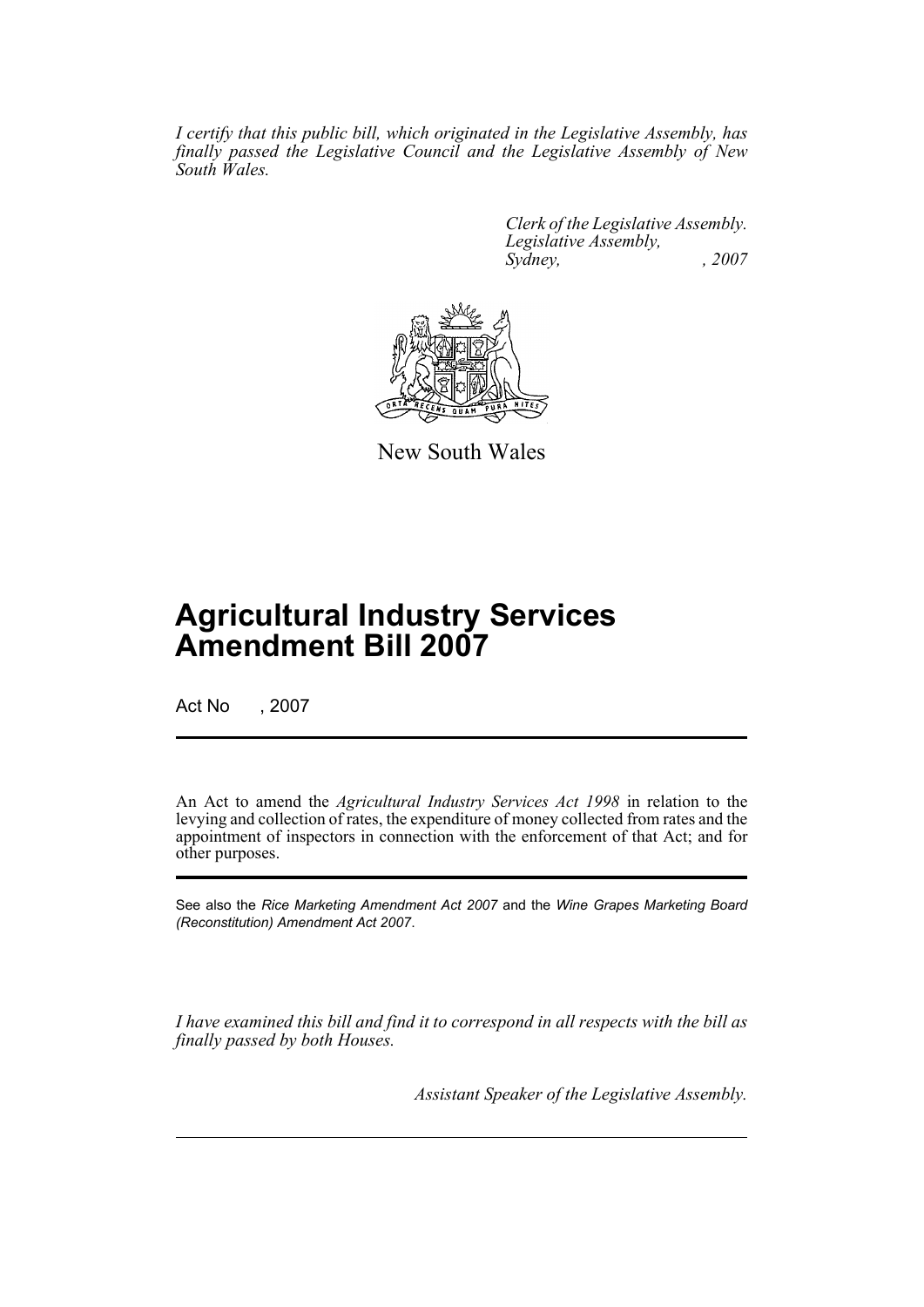#### <span id="page-2-0"></span>**The Legislature of New South Wales enacts:**

#### **1 Name of Act**

This Act is the *Agricultural Industry Services Amendment Act 2007*.

#### <span id="page-2-1"></span>**2 Commencement**

This Act commences on the date of assent to this Act.

#### <span id="page-2-2"></span>**3 Amendment of Agricultural Industry Services Act 1998 No 45**

The *Agricultural Industry Services Act 1998* is amended as set out in Schedule 1.

#### <span id="page-2-3"></span>**4 Consequential amendment of Wine Grapes Marketing Board (Reconstitution) Act 2003 No 100**

The *Wine Grapes Marketing Board (Reconstitution) Act 2003* is amended as set out in Schedule 2.

#### <span id="page-2-4"></span>**5 Repeal of Act**

- (1) This Act is repealed on the day following the day on which this Act commences.
- (2) The repeal of this Act does not, because of the operation of section 30 of the *Interpretation Act 1987*, affect any amendment made by this Act.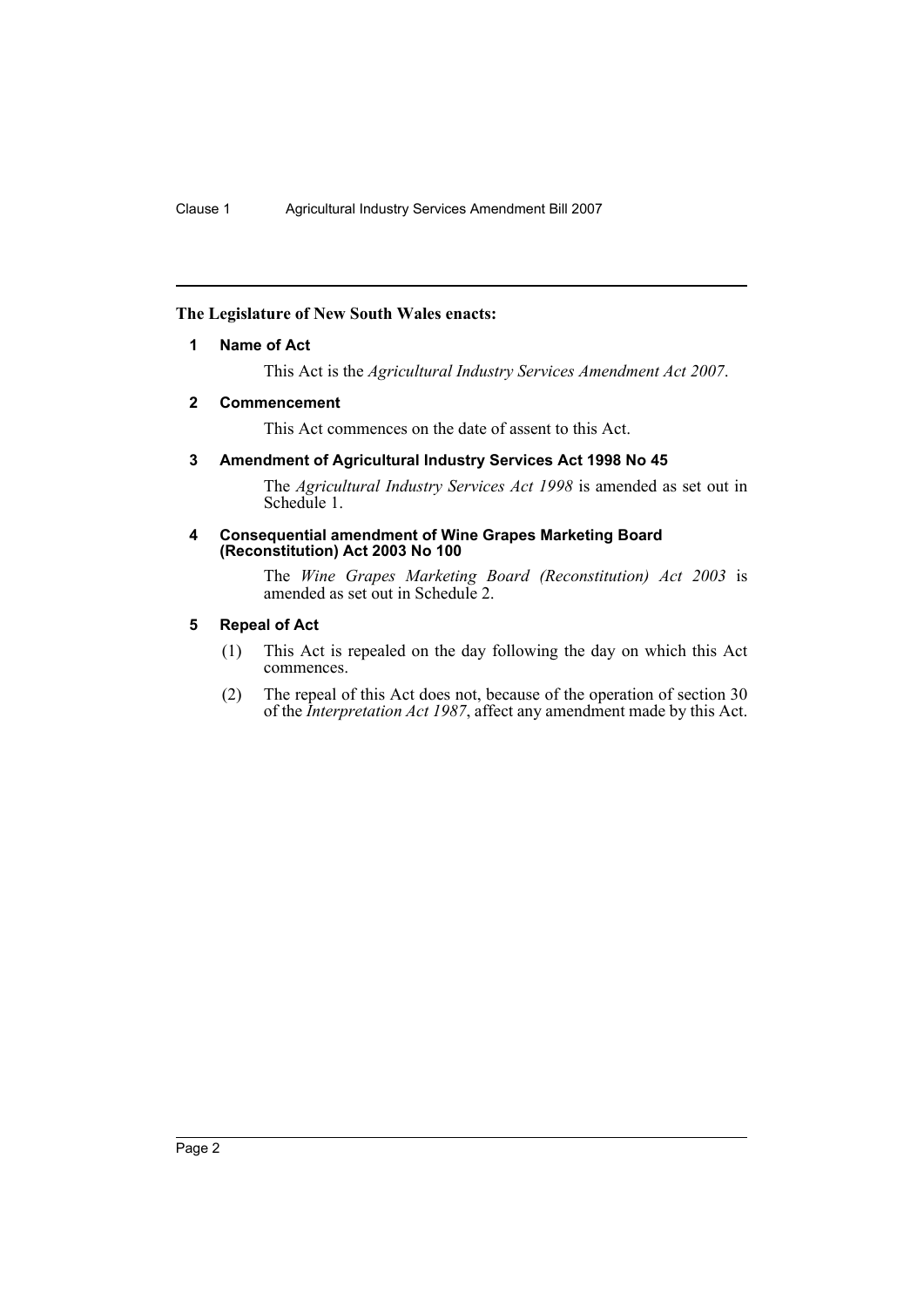Amendment of Agricultural Industry Services Act 1998 Schedule 1

## <span id="page-3-0"></span>**Schedule 1 Amendment of Agricultural Industry Services Act 1998**

(Section 3)

#### **[1] Section 3 Definitions**

Omit the definitions of *Department* and *Departmental inspector*.

Insert in appropriate order:

*Department* means the Department of Primary Industries. *inspector* means an inspector appointed under section 41A for the purposes of the provision in which the expression occurs. *5-year plan* means a plan prepared in accordance with section 15.

#### **[2] Section 15 Strategic plans and reports**

Omit section 15 (3). Insert instead:

- (3) Each 5-year plan:
	- (a) must deal with the period of 5 years from the date on which it is prepared, and
	- (b) must indicate:
		- (i) the agricultural industry services the committee proposes to perform during that period, and
		- (ii) the estimated cost of performing those services, and
		- (iii) the rate or rates that will need to be levied in order to pay for those services, and
	- (c) may include indicators against which the performance of the committee may be measured.

#### **[3] Section 23 Resolution to levy rates**

Omit section 23 (1). Insert instead:

- (1) Within the period of 2 months before the commencement of each financial year, a committee must make a resolution as to the rates to be levied on its constituents during that year:
	- (a) for agricultural industry services to be performed by the committee during that year, as described in its current 5-year plan, and
	- (b) for agricultural industry services performed by the committee during previous financial years, to the extent to which rates levied in previous financial years have not paid for those services.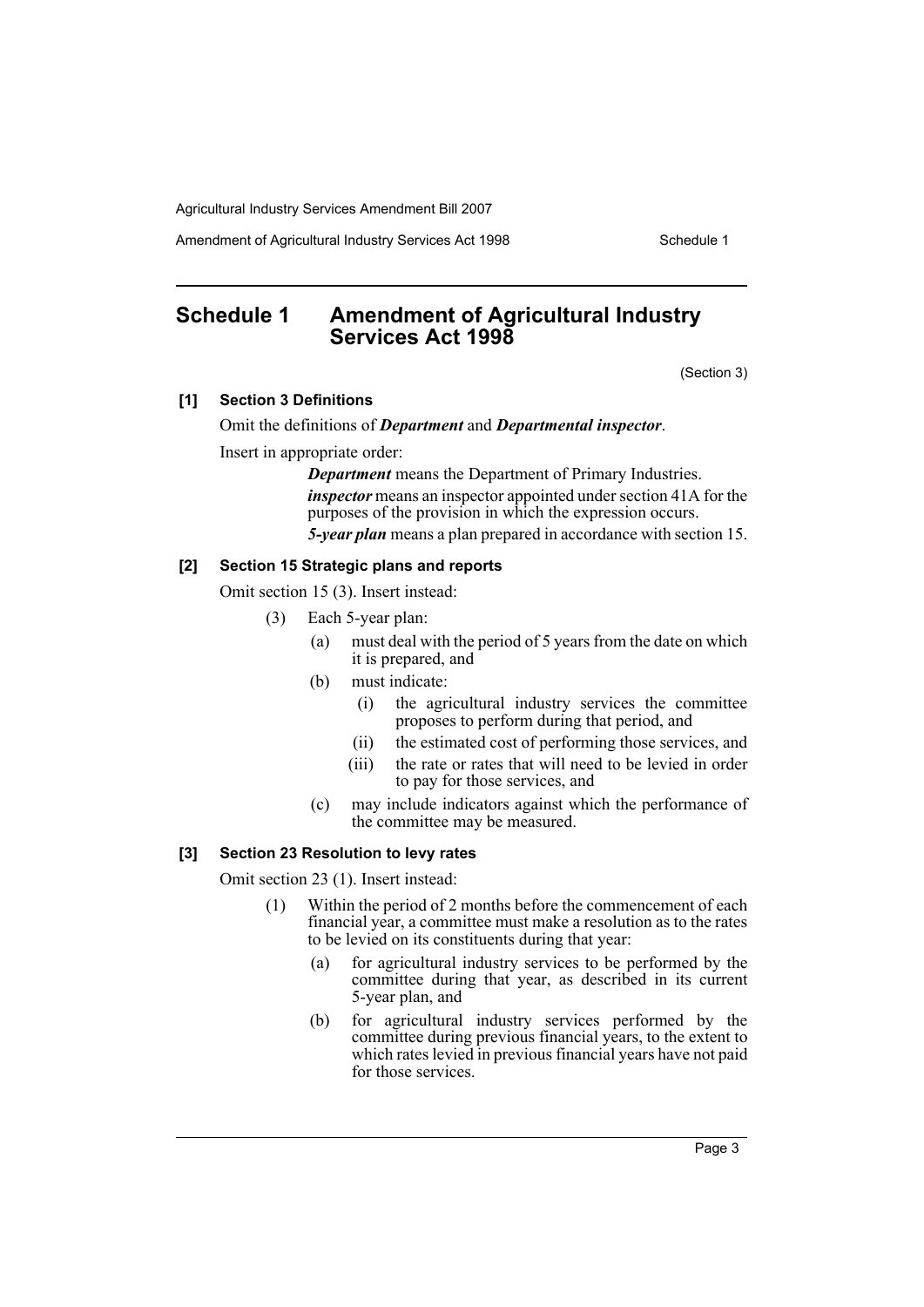Schedule 1 Amendment of Agricultural Industry Services Act 1998

#### **[4] Section 24**

Omit the section. Insert instead:

#### **24 Levying of rates**

- (1) A committee levies a rate on a constituent by causing notice of the rate to be published in a newspaper circulating (at intervals of not more than one month) within the committee's area of operations.
- (2) The notice must indicate:
	- (a) the rate and, if appropriate, the circumstances in which the rate becomes payable, and
	- (b) the date or dates on which, or the period or periods at the end of which, the rate falls due, and
	- (c) the agricultural industry service or services to be funded by the rate.
- (3) The rate falls due in accordance with the terms of the notice, except that no part of it falls due before the expiry of 14 days after the notice is published.
- (4) A rate levied by the committee on a constituent is not a charge on land.
- (5) A person does not cease to be liable for a rate that a committee levies on the person while the person is a constituent of the committee merely because the person subsequently ceases to be a constituent of the committee.
- (6) In the case of a rate that becomes payable when a constituent delivers a commodity to another person:
	- (a) the committee may enter into an arrangement with the other person under which that person becomes a collecting agent for the committee in relation to such rates, and
	- (b) where such an arrangement is in place, any amount:
		- (i) that a constituent pays, on account of any such rate, to the collecting agent, or
		- (ii) that the collecting agent debits, on account of any such rate, from money owed by it to a constituent,

is taken to have been paid to the committee when it was paid to, or debited by, the collecting agent.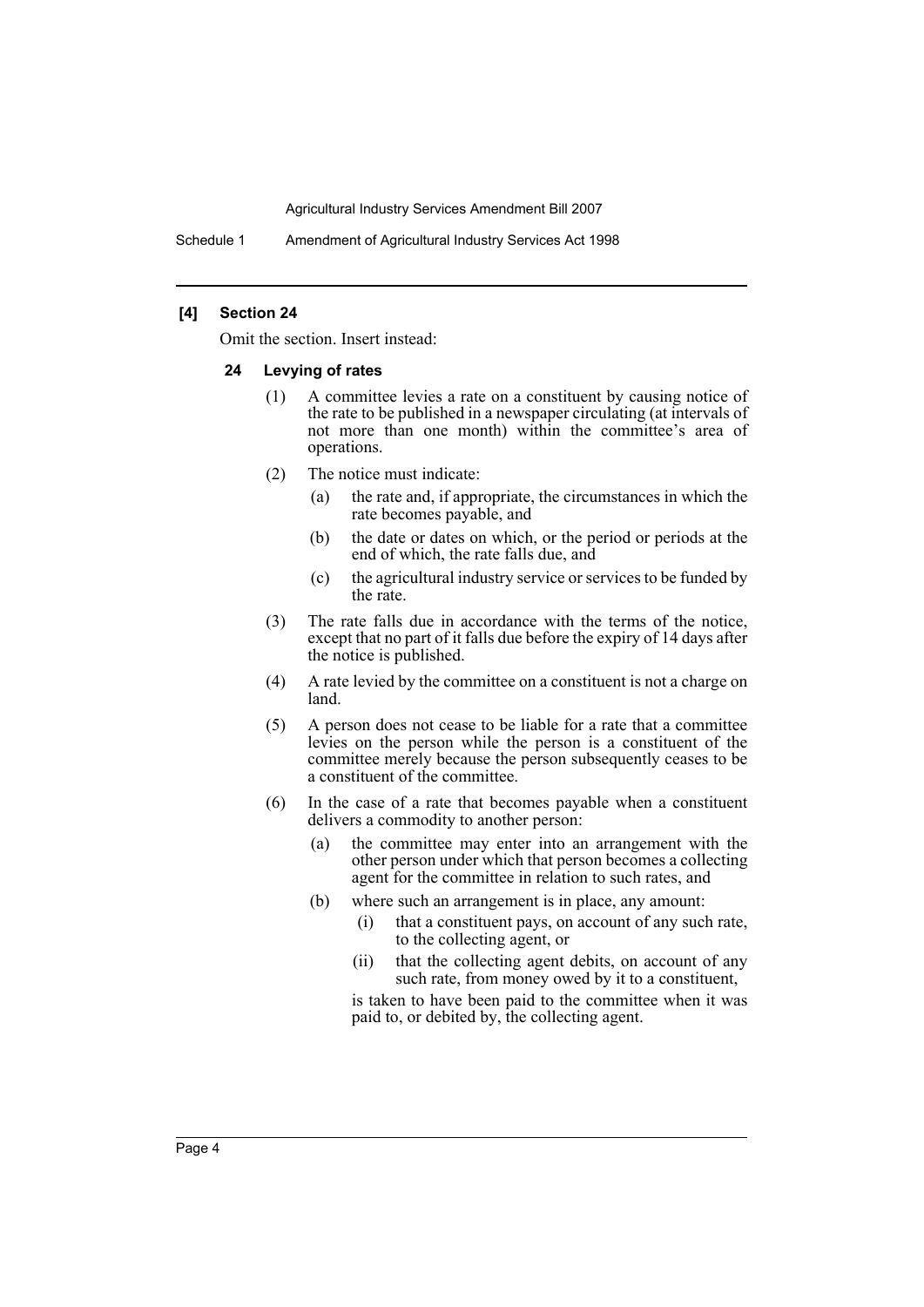#### Amendment of Agricultural Industry Services Act 1998 Schedule 1

#### **[5] Section 29 Payment from funds**

Insert at the end of the section:

(2) Subject to sections 30 and 31, money paid to a committee for the purpose of funding a particular agricultural industry service may be applied for that purpose only.

#### **[6] Section 33**

Omit the section. Insert instead:

#### **33 Inspector may require persons to keep records and provide information**

- (1) An inspector, by written notice served on any person, may require the person to do either or both of the following:
	- (a) to provide the inspector with such information as is reasonably necessary to enable the inspector to ascertain:
		- (i) whether the person, or any other person with whom the person has dealings, is a primary producer of a kind for which a committee is or is to be established, and
		- (ii) if so, the extent of that or the other person's activities as a primary producer of that kind,
	- (b) to keep records of any such information.
- (2) A person on whom such a notice is served must not, without reasonable excuse, fail to provide the information, or keep the records, required by the notice.

Maximum penalty: 10 penalty units.

#### **[7] Sections 34, 35, 36, 37, 39 and 41**

Omit "A Departmental inspector", "a Departmental inspector" and "the Departmental inspector" wherever occurring.

Insert instead "An inspector", "an inspector" and "the inspector", respectively.

#### **[8] Section 41A**

Insert after section 41:

#### **41A Appointment of inspectors**

The Minister may appoint any member of the Government Service to be, in relation to all or any specified committees, an inspector for the purposes of all or any specified provisions of this Act.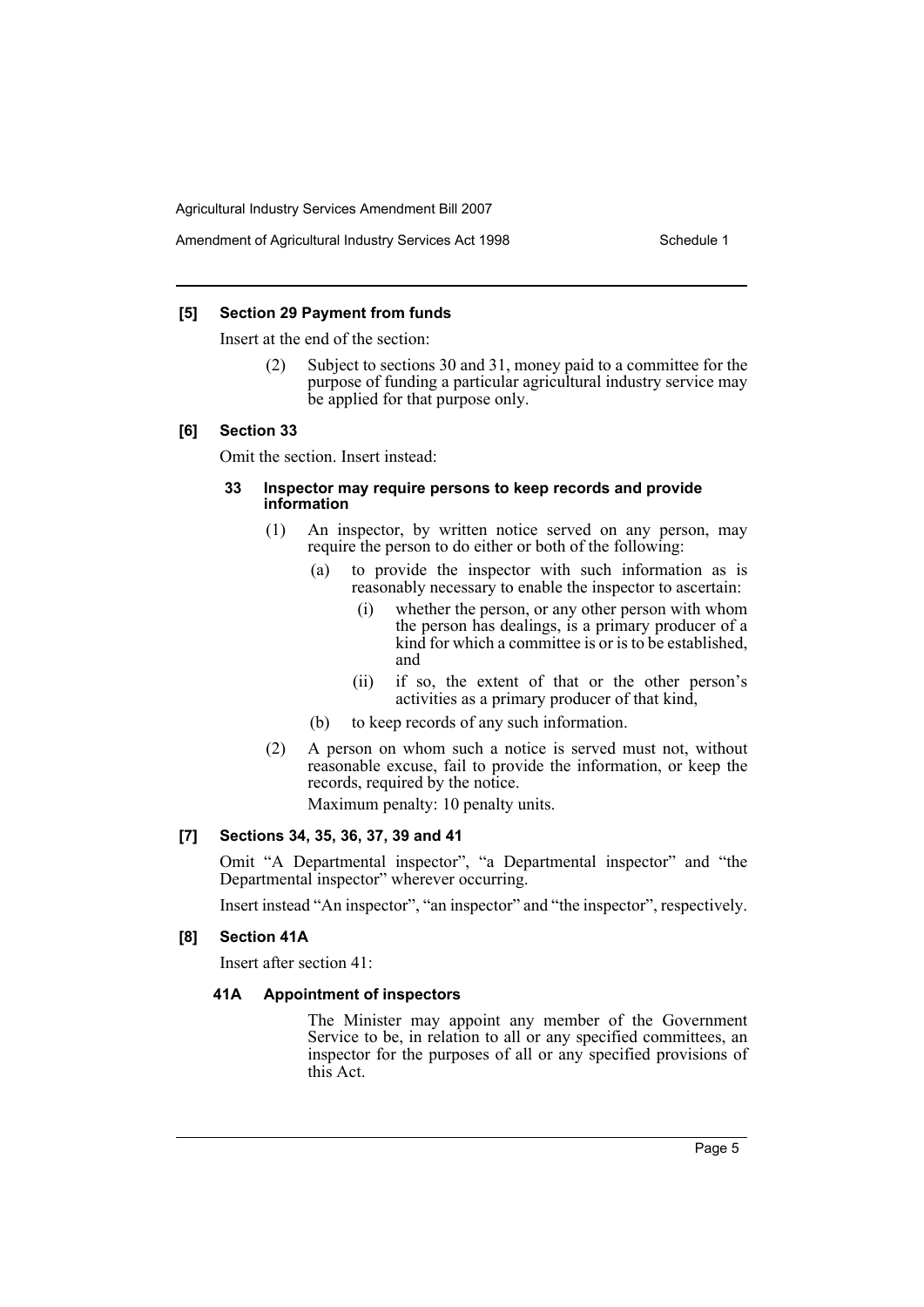Schedule 1 Amendment of Agricultural Industry Services Act 1998

#### **[9] Schedule 4 Savings, transitional and other provisions**

Insert at the end of clause 1 (1):

*Agricultural Industry Services Amendment Act 2007*

#### **[10] Schedule 4, Part 5**

Insert after Part 4:

### **Part 5 Provisions consequent on enactment of Agricultural Industry Services Amendment Act 2007**

#### **15 Definition**

In this Part, *the 2007 amending Act* means the *Agricultural Industry Services Amendment Act 2007*.

#### **16 Inspectors**

Any person who, immediately before the date of assent to the  $2007$  amending Act, was a Departmental inspector is taken to have been appointed, on that date, as an inspector.

#### **17 Existing rates**

The substitution of section 24 by the 2007 amending Act does not affect the validity or operation of any rate levied under that section before its substitution.

#### **18 Existing notices under section 33**

The substitution of section 33 by the 2007 amending Act does not affect the validity or operation of any notice served under that section before its substitution.